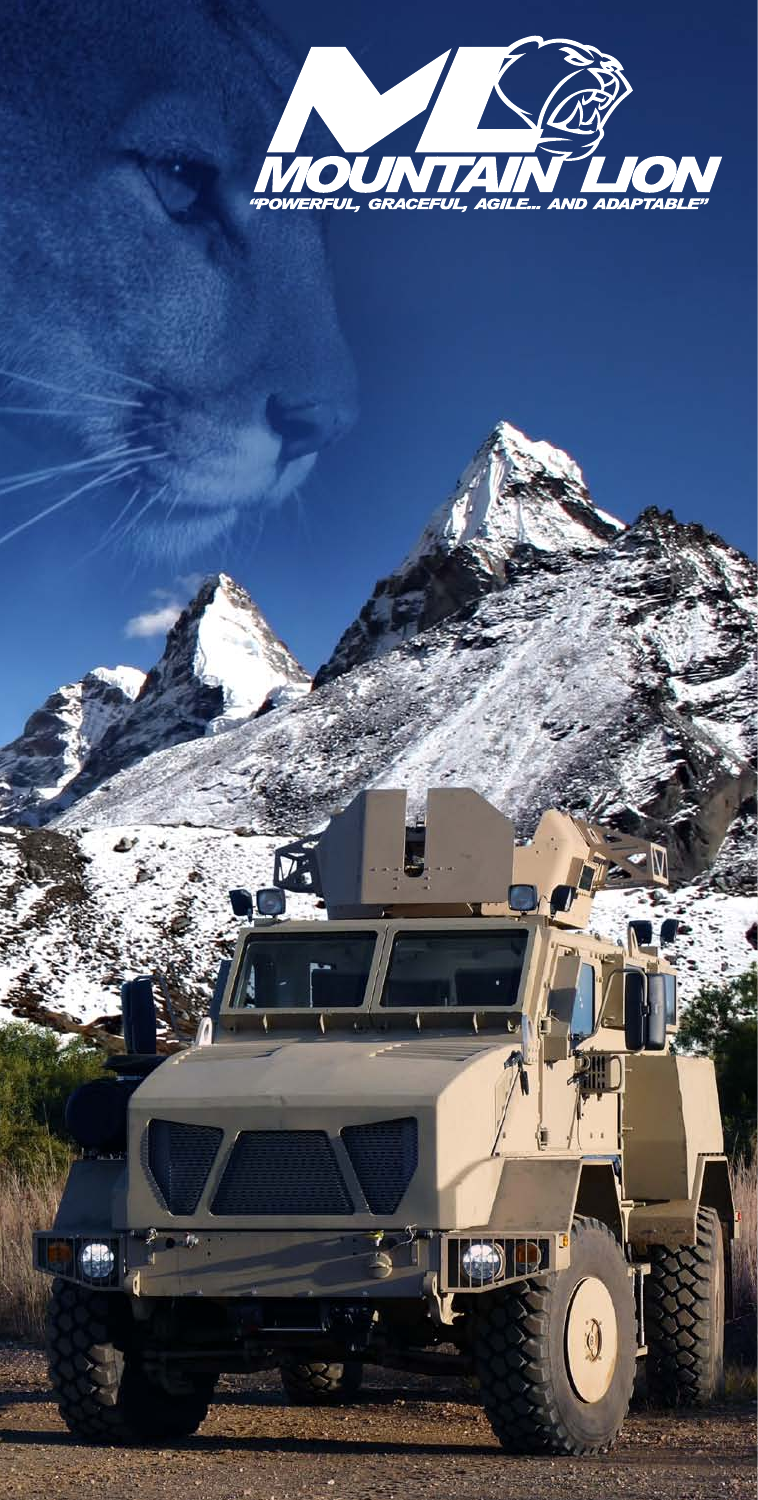

**The Mountain Lion is a versatile armored utility vehicle able to fulfil multiple roles on the battlefield. Engineered for a demandingly high payload while ensuring crew survivability, the Mountain Lion enhances the mobility of combat forces and extends expeditionary capabilities. The vehicle is also ideally suited for peacekeeping, peace enforcement and policing type operations.**







The **Mountain Lion's** unique design incorporates a single piece (monocoque) v-shaped armored hull. This ensures maximum protection from blast threats and offers superb ballistic protection against conventional ammunition and Improvised Explosive Devices (IEDs). Enclosure of all sub-systems within the hull ensures better protection thereof. The vehicle can carry a crew of up to 2 plus 8 soldiers complete with their kit and special equipment for at least a 48 hour combat mission.

Use of applied systems engineering techniques has culminated in unprecedented survivability for both the crew and vehicle. This engineering is founded in the knowledge base from the development and operation of the unrivalled **Husky Vehicle Mounted Mine Detector (VMMD)** as well as through feedback from customers using this vehicle. The **VMMD** has been aquired by the US government on a program of record and successfully deployed in Africa, Middle East, Balkans and Asia. It has also successfully completed arduous and comprehensive testing conducted in South Africa and at the US Army's Yuma Proving Grounds in Arizona, Aberdeen Proving Grounds in Maryland and the White Sands Missile Range in California.

Tactical mobility and crew comfort (endurance) during missions is achieved through the combination of a powerful 300 hp, 810 lb-ft engine coupled with a six speed automatic transmission, suitably matched transfer transmission and planetary axles fitted with double wishbone fully independent suspension and coil springs which have been integrated with **LORD** Magneto-Rheological (MR) Semi Active Dampers.

**The Mountain Lion is equipped with the unique Four Wheel Steer (4WS) system that has been combat proven on the Husky VMMD. This dramatically reduces the turning circle enhancing the Mountain Lion's mobility in close terrain and urban areas.**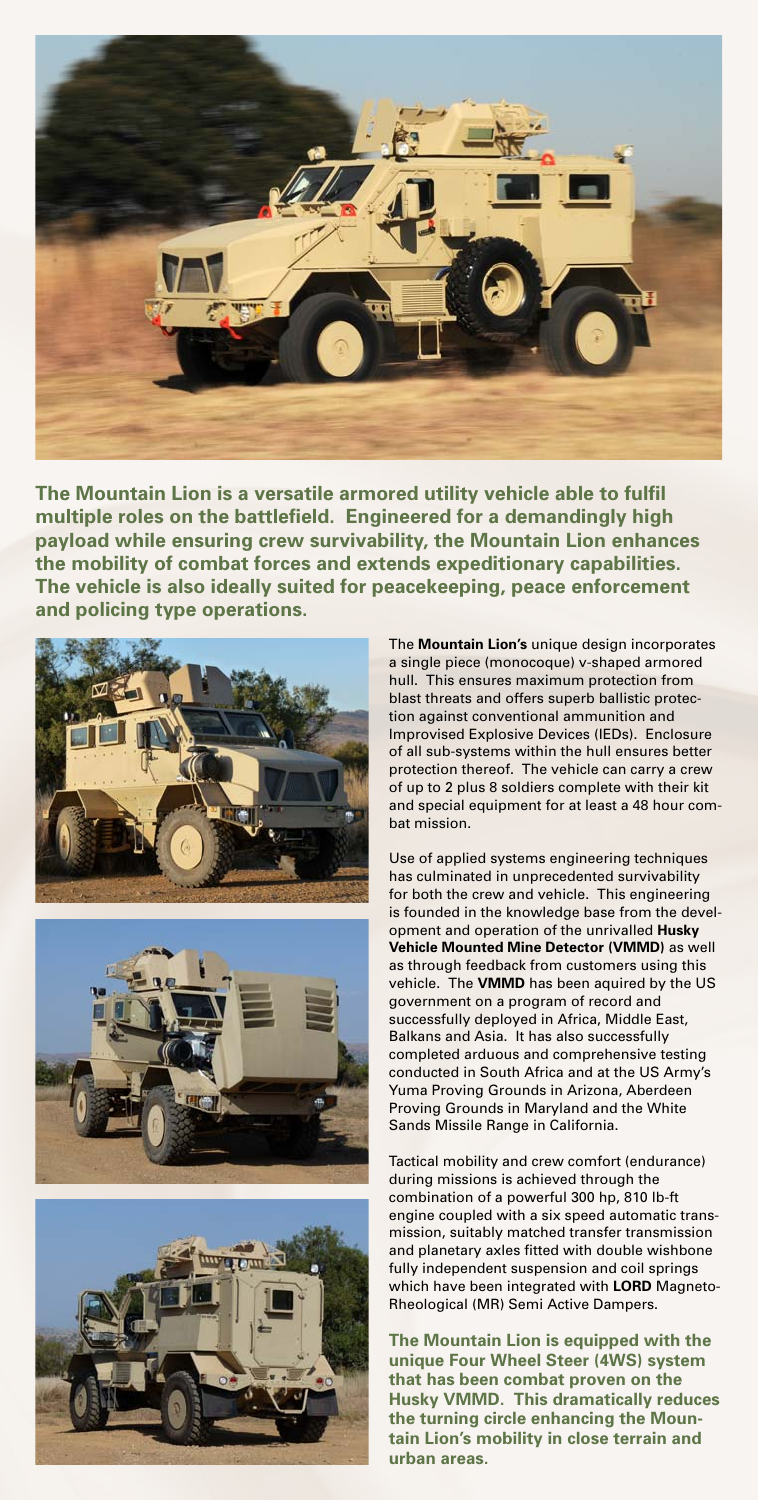

The vehicle is fitted with an air conditioner providing 10 kW of cooling as well as a 5 kW **Webasto** diesel heater, allowing crews to operate in arctic and desert environments.

Combat proven **Allen Vanguard** blast attenuating seats and **Skydex** energy absorbing floor panels further enhance crew protection and ride comfort.

At present a 570 A **Niehoff** alternator, which delivers a maximum of 14 kW, supplies ample power through a unique **Actia** power management system, to operate a wide range of communication, surveillance and other electronic equipment required by soldiers to survive on the modern battlefield. Further development will see the addition of a second, hydraulically driven, 570 A alternator which in conjunction with the first alternator will deliver up to a monstrous 24 kW of power (with 12 kW available from engine at idle).

The Automatic Fire Extinguisher System (AFES) which is supplied to US Military Specifications by **Kidde USA** provides fire suppression capabilities in the crew and engine compartments as well as for the tires and fuel tank.

Strategic mobility is ensured by the fact that a **Mountain Lion** vehicle can be transported in a C-130 aircraft (without preparation required).

Use of the maximum number of commercial components in the **Mountain Lion** enhances the ease with which the vehicle can be maintained and supported logistically. Removable floor panels and a one-piece engine hood facilitate easy maintenance.

The **Mountain Lion's** ample load capacity allows it to fulfil a wide range of command and control functions as well as route clearance and combat support roles. Easy access and egress is through pneumatic assisted side and rear doors as well as roof hatches. Water White Clear armored windows facilitate excellent all round visibility.

A **Platt** MR800 electrically driven armor protected ring mount which can carry a main weapon of the customer's choice is fitted to the **Mountain Lion**. It incorporates a robust ring bearing assembly which has been proven in the harshest environments. The soft mount has four springs which buffer the recoil of the weapon, reducing vibration and increasing accuracy. This can, however, easily be replaced with a **CROWS** or similar remote weapons station, or turret of the customer's choice.

A digi-rack also allows for easy installation and storage of communication and other add-on electronic equipment required.

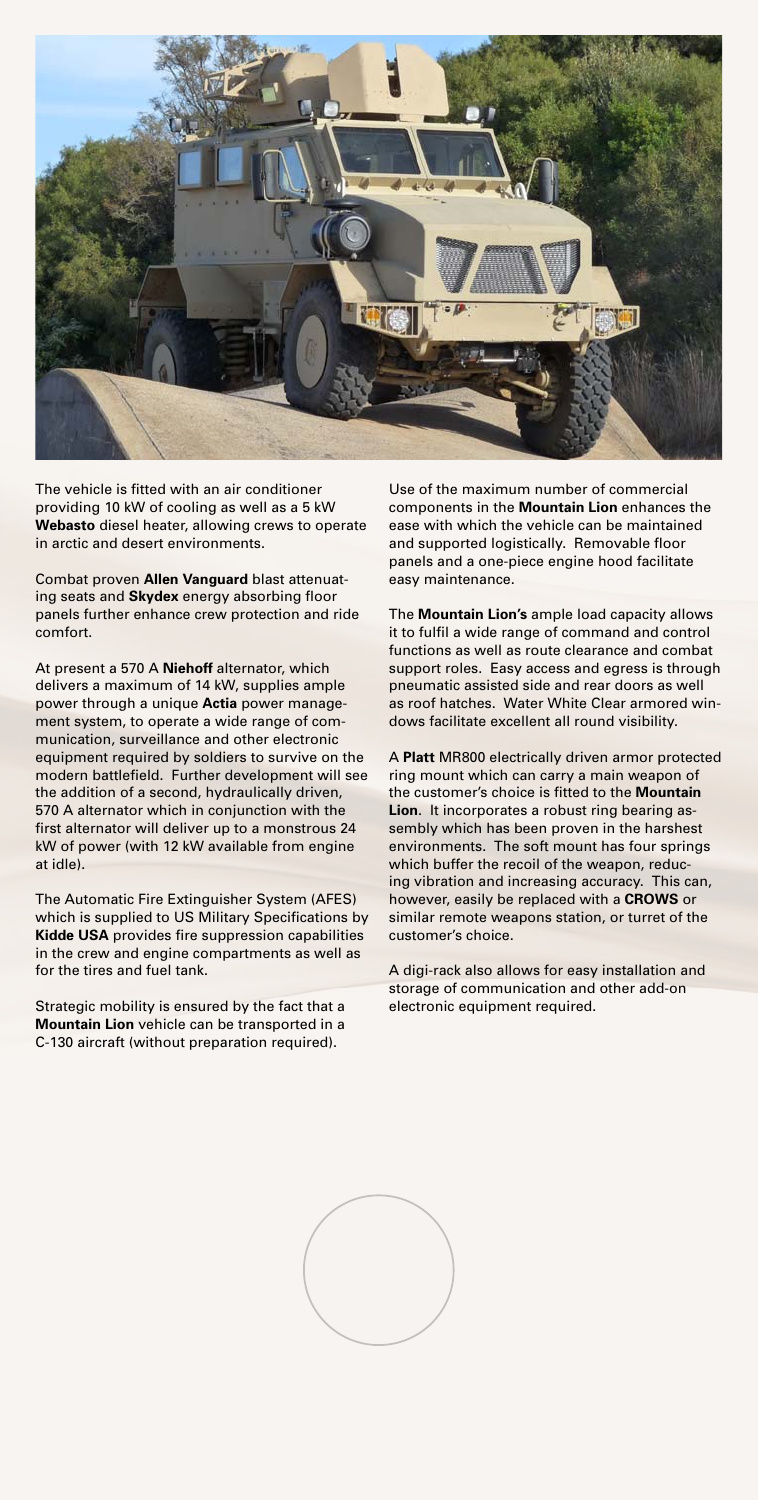# **MOBILITY**

#### 1 Suspension

Double wishbone independent suspension axles

MR semi-active dampers

Progressive coil springs

14 in (350 mm) travel

#### **Steering**

2

Permanent 4 wheel steering (Proven in Husky VMMD)

Turning circle of 40 ft (12 m)

### **Power to Weight Ratio**

27 hp/ton (20 kW/ton)

#### **Transportability**

Low height facilitates transport in C-130 Front, rear and central tie-down points Lifting lugs

4

 $\overline{2}$ 

2

1

#### **Recovery**

3

18 000 lbs (8 160 kg) winch Front and rear recovery points

#### **CTIS Modes** 2

Road / Off-road / Sand / Emergency

# PROTECTION

**Blast Protection** 1 Fully enclosed V-shaped hull Protects crew and vehicle systems Roof mounted blast attenuating seats Energy absorbing floor panels STANAG 4569, Level 3a, b **Ballistic Protection** Exterior and interior bolt-on armor Tailored to customer requirements STANAG 4569, Level 3 **IED Fragmentation Protection** Exterior and interior bolt-on armor Tailored to customer requirements STANAG 4569, Level 5

**Fire and Explosion Protection** Cabin and engine bay - automatic activation Tires - manual activation

**Situational Awareness** 2 Large side and front windows Roof mounted spotlights



1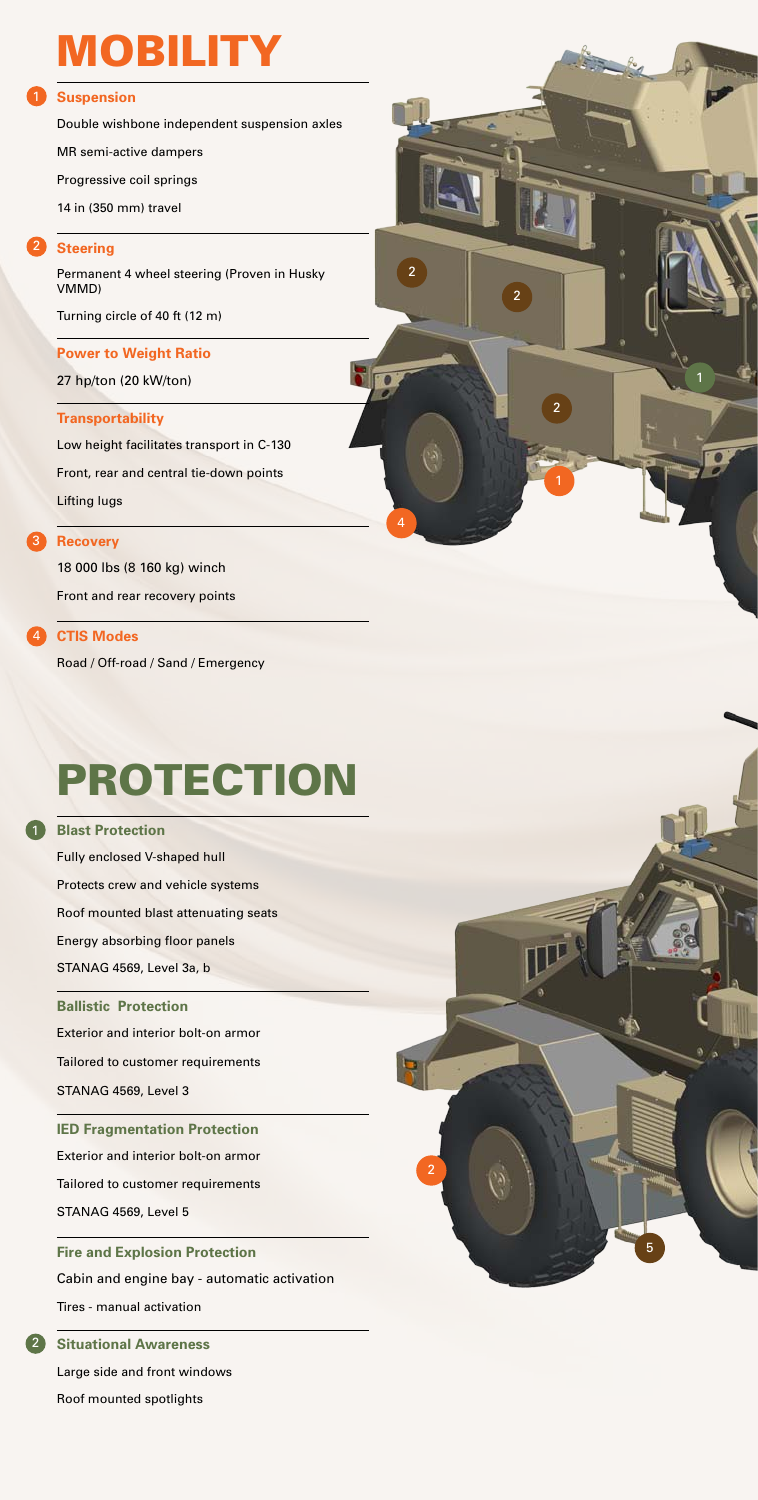

# **VERSATILITY**

#### **Weapons Mount** 1

Up to 38 in (970 mm) diameter ring mount

Accepts turrets up to 1500 lbs (700 kg) (Manual or remote control)

#### **Storage** 2

Various large capacity bins provide storage for crew's kit and equipment

#### **Maintenance** 3

One-piece engine hood and "platform" fenders and bumpers provides easy access to engine bay

#### **Cabin Rear Access** 4

Large rear door

Easy loading of cargo

Ambulance configuration

#### **Cabin Side Access** 5

Large side doors

Ergonomic and robust steps

#### **Seating Options**

Option 1: 6 forward facing seats

Option 2: 4 forward plus 4 inward facing seats

Option 3: 2 forward plus 8 inward facing seats

#### **Fitted For But Not With:**

Sparks Rollers Rhino Gyrocam IED Interrogation Arm Check 6 rear view camera

2

 $e^o$ 

1

4

 $.09$